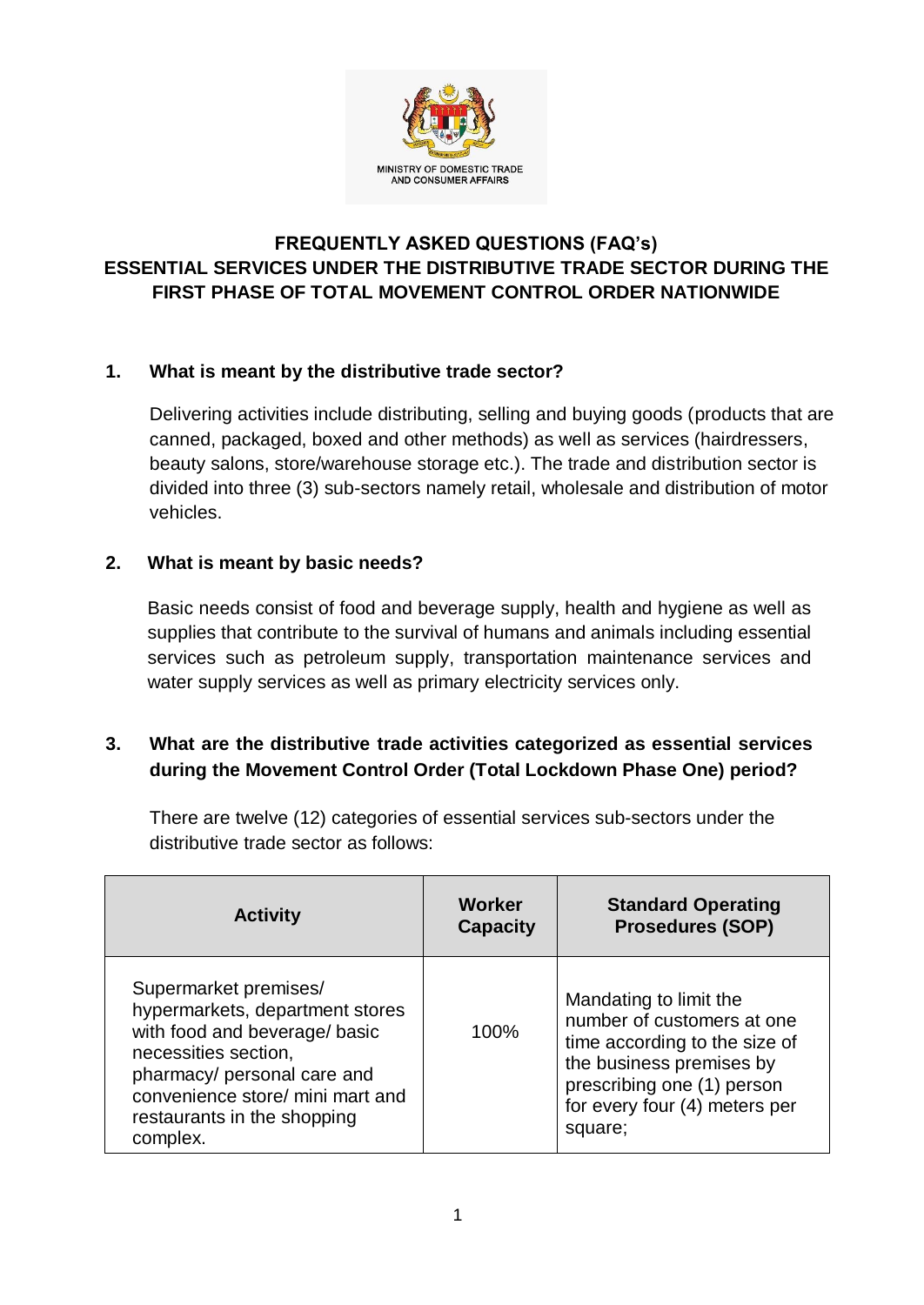| i. Supermarkets/hypermarkets are<br>limited to the food and beverage/<br>basic necessities section.<br>ii. Departmental store is limited to<br>food and beverage/ basic<br>necessities section.<br>iii. Pharmacy/ personal care store<br>iv. Convenience store/ mini market<br>v. Grocery store | 100% | Mandating to limit the number<br>of customers at one time<br>according to the size of the<br>business premises by<br>prescribing one (1) person for<br>every four (4) meters per<br>square;<br>Distribution Center is subject<br>to normal operating hours |
|-------------------------------------------------------------------------------------------------------------------------------------------------------------------------------------------------------------------------------------------------------------------------------------------------|------|------------------------------------------------------------------------------------------------------------------------------------------------------------------------------------------------------------------------------------------------------------|
| Restaurant                                                                                                                                                                                                                                                                                      | 60%  | Dine-in is not allowed.                                                                                                                                                                                                                                    |
| Laundry (including self -service)                                                                                                                                                                                                                                                               | 60%  | Assigning at least one<br>employee to ensure<br>customer entry and exit<br>control for self -service<br>laundry                                                                                                                                            |
| <b>Other Specialty Retail Stores</b><br><b>Gas station</b>                                                                                                                                                                                                                                      | 60%  | Convenience stores at<br>gas stations operate<br>between 8.00 am - 8.00<br>pm                                                                                                                                                                              |
| Pet care/ pet food store                                                                                                                                                                                                                                                                        | 60%  | Only the sale and purchase<br>of pet care products and food<br>is allowed                                                                                                                                                                                  |
| Eyeglass and optical goods store                                                                                                                                                                                                                                                                | 60%  | Only buying and selling<br>and repairing spectacles<br>are allowed                                                                                                                                                                                         |
| Prayer and funeral equipment store                                                                                                                                                                                                                                                              | 60%  |                                                                                                                                                                                                                                                            |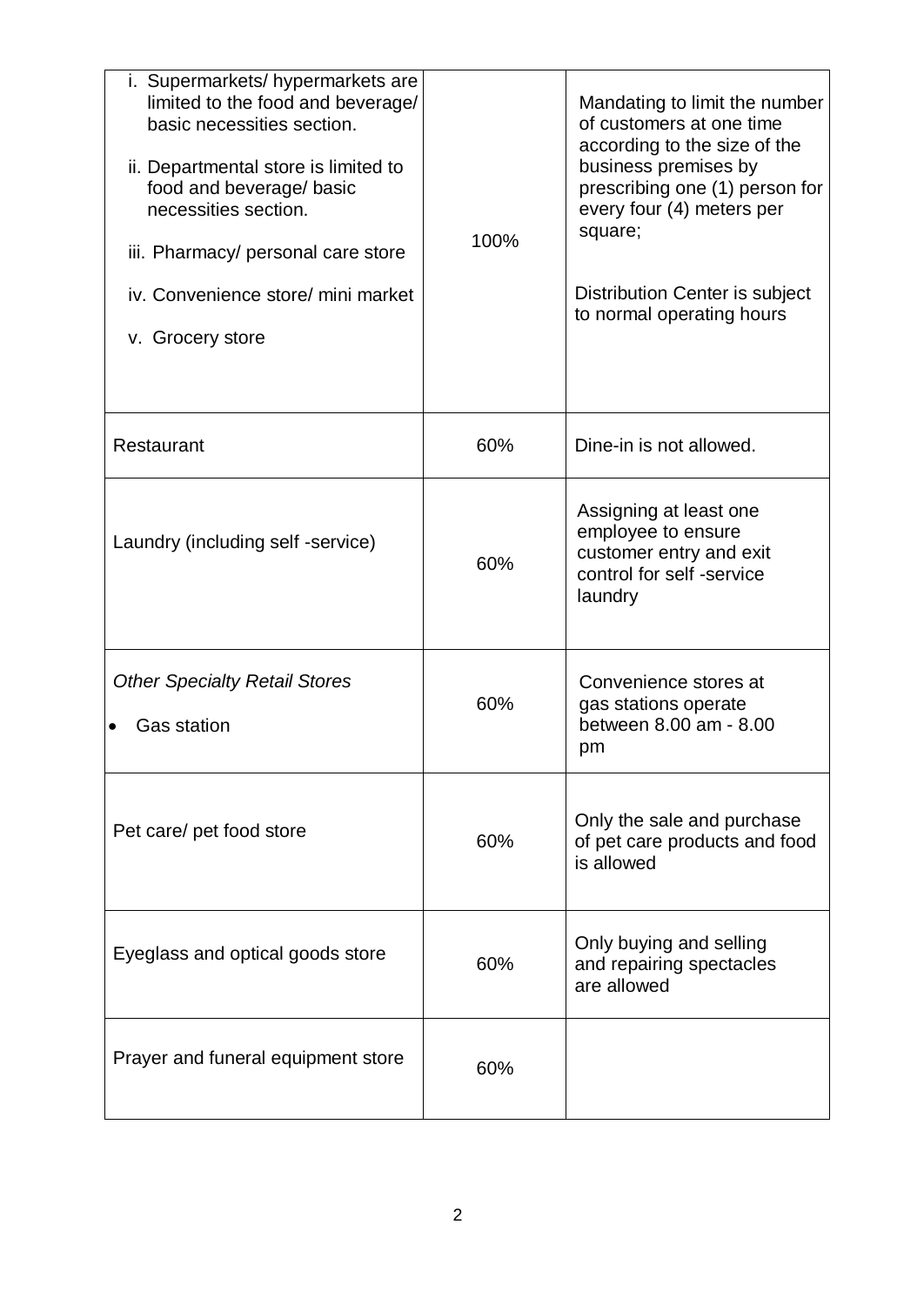| Hardware store                                                                      | 60%  | Only hardware product<br>trading activities are allowed.<br>Installation and repair at the<br>customer's home is not<br>permitted          |
|-------------------------------------------------------------------------------------|------|--------------------------------------------------------------------------------------------------------------------------------------------|
| Vehicle workshop,<br>maintenance and spare parts                                    | 60%  | Car wash service is not<br>allowed                                                                                                         |
| E-commerce for all product<br>categories                                            | 60%  | Business premises that<br>conduct business on an<br>e-commerce basis are<br>only allowed for<br>packaging and shipping<br>operations only. |
| Wholesale and Distribution for<br>service product categories are<br>necessary only. | 100% | Distribution Center is subject<br>to normal operating hours.                                                                               |

### **4. Is the category/ type of business not listed in question No. 2 allowed to conduct business during the MCO (Total Lockdown Phase One) period?**

**NO.** Only business categories categorized as essential services as per the table on FAQ No. 3 are allowed to operate based on strict Standard Operating Procedures (SOPs). Among the types of businesses that are **NOT ALLOWED** to operate during the MCO (Total Lockdown Phase One) period are as follows:

- i. Clothing, fashion and accessory stores (including shoes, slippers, bags, hats, socks etc.);
- ii. Furniture stores;
- iii. Jewelery stores;
- iv. Electrical and electronics stores;
- v. Bookstores & stationery;
- vi. Vehicle accessory stores;
- vii. Car distribution and sales centers;
- viii. Car wash center;
- ix. Hairdressers and salons;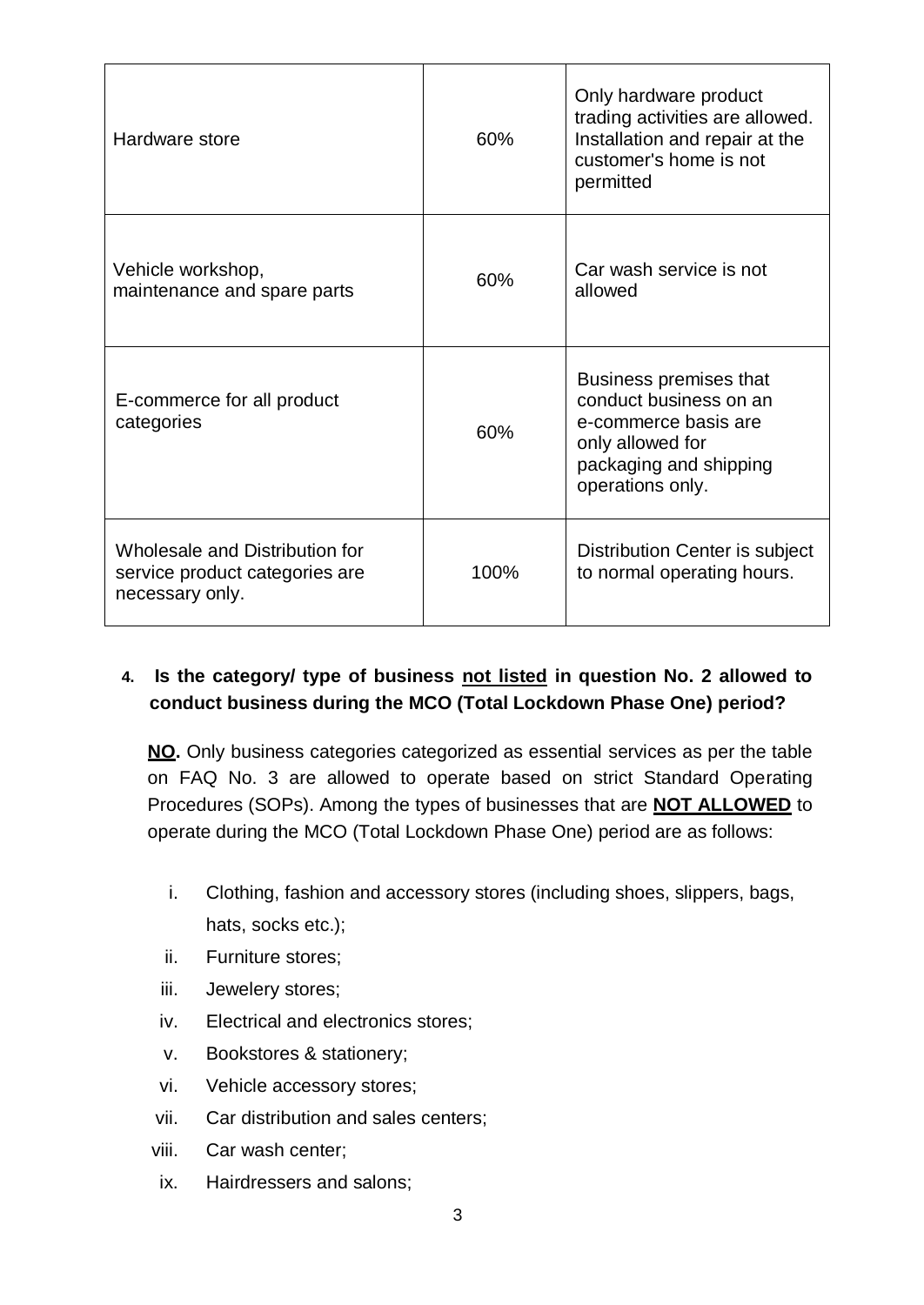- x. Photographic goods shop/ photographic services;
- xi. Used goods stores;
- xii. Flower shop/ nursery;
- xiii. Handicraft and souvenir shops;
- xiv. Antique shops;
- xv. Toy store;
- xvi. Carpet store;
- xvii. Creative content stores/ creative industry equipment;
- xviii. Beauty centers;
- xix. Outdoor shops (including camping, fishing and other equipment);
- xx. Sports equipment stores;
- xxi. Household goods and kitchen utensils (including tiles, wall paper, locks, curtains etc.);
- xxii. Cosmetics, skin care and perfume stores; and
- xxiii. Tobacco stores (including vape / electronic cigarettes).

### **5. What is meant by baby necessities?**

Baby necessities include food and beverages as well as basic necessities such as milk bottles, pampers, wet wipes, medicines and supplements. However, baby clothes such as shoes, socks, shirts and hats are **NOT INCLUDED** in this category.

# **6. Is there a limit on operating hours for essential service activities under the distributive trade sector?**

All essential service activities under the distributive trade sector are allowed to operate from **8.00 am to 8.00 pm** except for petrol stations which are allowed to operate from **6.00 am to 8.00 pm** and petrol stations on toll highways which are allowed to operate 24 hours.

### **7. Is online business or e-commerce allowed for all types of products?**

**YES.** However each application will be carefully reviewed based on business registration information, number of employees and period of operation of the company. The Ministry also needs to ensure that the number of employees approved for the e-commerce sector during the MCO period is controlled.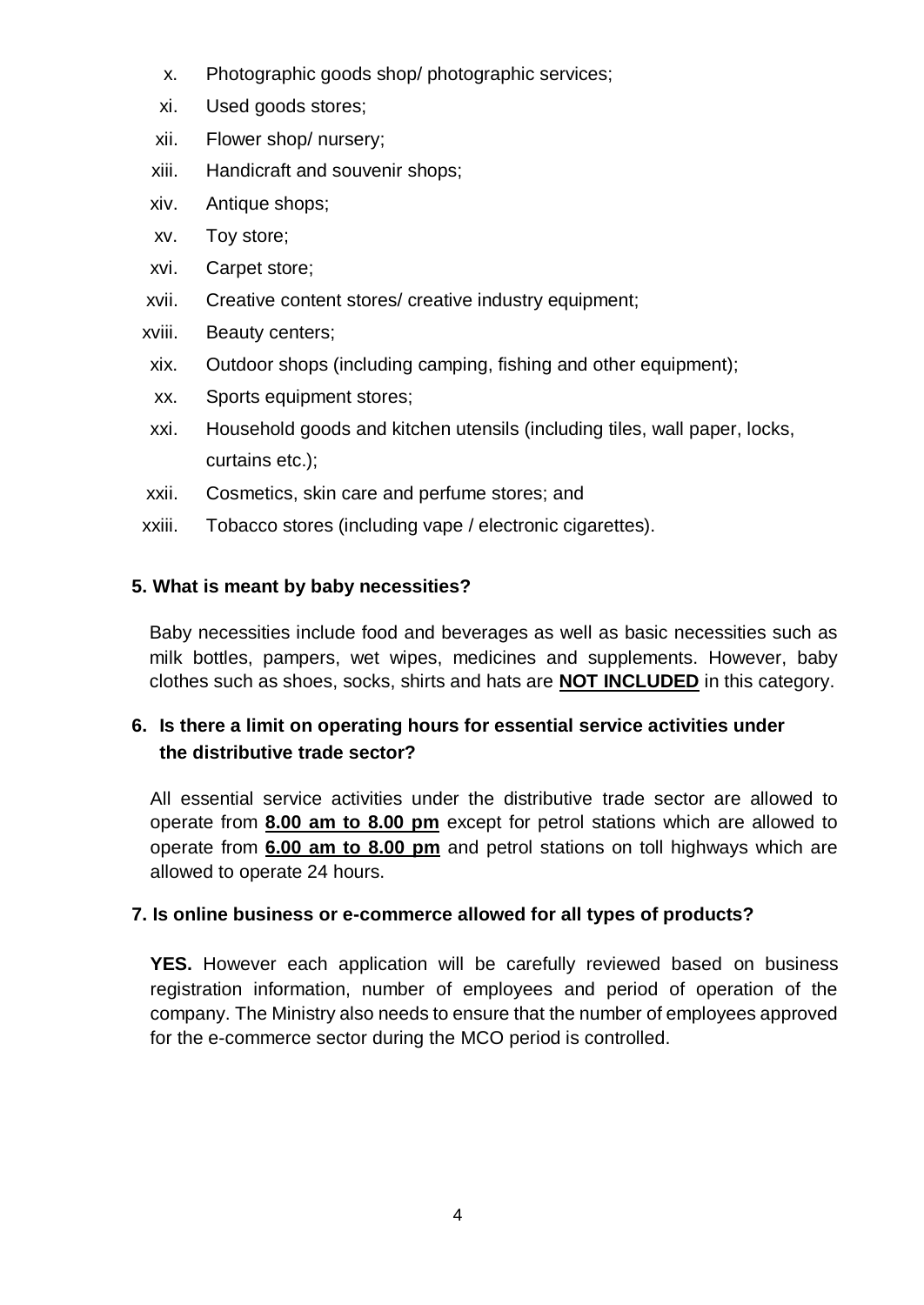### **8. If operating permits are allowed under e-commerce, will all employees (according to attendance limit capacity) go out to the business premises as usual?**

Permission to operate online or e-commerce is intended to reduce the physical mobility of employees and customers. Therefore, business premises owners must ensure that any transactions are conducted online only. While attendance to business premises which is **limited to 60%** is reserved for packaging and delivery of goods only.

### **9. What are the operating hours of the Distribution Center/ Warehouse for ecommerce services?**

Subject to normal business operating hours.

#### **10. What is the operating time for packing and drop off purposes delivery of goods on business premises for e-commerce?**

Between 8.00 am to 8.00 pm.

### **11. Can business premises be opened for customers for the e-commerce category?**

**NOT ALLOWED.** Retail premises can only be opened for the purpose of packaging and delivery of goods by post/ courier only except for the food, medical and personal care sub -sector.

# **12. Are the operating hours of the Warehouse/ Distribution Center subject to 8.00 am to 8.00 pm?**

**NO.** Warehouse/ Distribution Center with 24 hours of operation can operate as usual.

### **13. What is meant by personal care store?**

Personal care stores are stores which sell personal items including pharmacies that sell medicines, health products and supplements in one premise. Permitted operational hours are between 8.00 am to 8.00 pm.

Personal care stores that do not have a pharmacy or offering SPA, wellness and manicure padicure services such as skin care and beauty products are **NOT INCLUDED** in this category.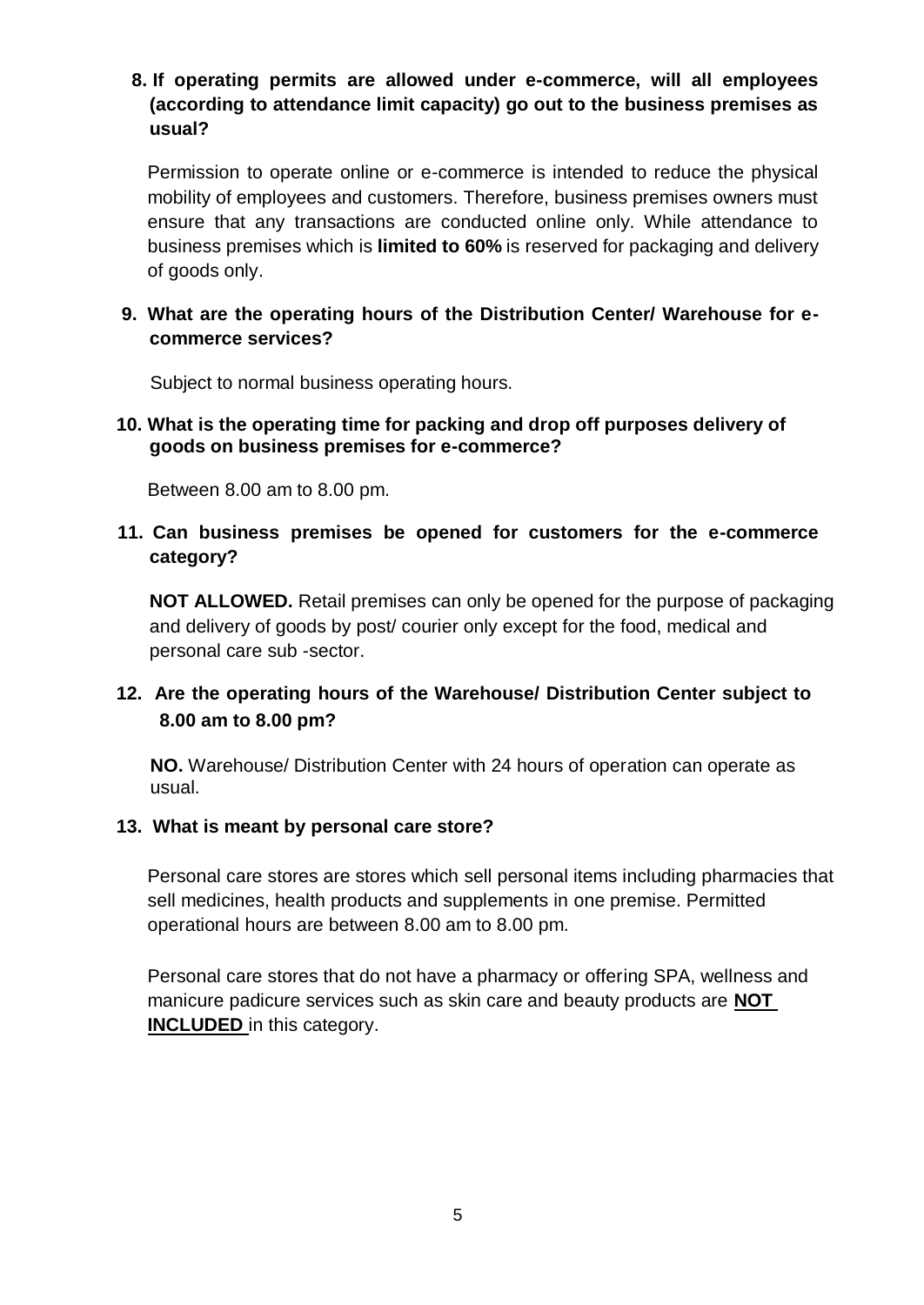# **14.Are business premises that sell various services and goods included under the category of necessary and unnecessary services operational?**

Business premises that sell essential services and products **with 70% of the goods will be considered** for approval to operate. Premises owners who meet this pre-condition and are given approval to operate must close the non-essential service section/ part while businesses that do not meet this pre-condition are **NOT** allowed to operate.

# **15.What is the method to determine the limit on the number of customers of retail premises including shopping complexes at any one time?**

For owners of retail business premises including shopping complexes need to ensure a limit on the number of customers at one time (a) based on one (1) customer (x) for every four (4) square meters of retail floor space (y).

An example of the calculation of the customer number limit  $(y \div x = a)$  is as follows:

| <b>Premise</b><br>format          | <b>Overall Floor</b><br>Area (sqm) | <b>Commercial</b><br><b>Floor Space</b><br>(sqm)<br>(y) | <b>Number of</b><br><b>Customers allowed</b><br>(a) |
|-----------------------------------|------------------------------------|---------------------------------------------------------|-----------------------------------------------------|
| <b>Big</b><br>Supemarket          | 6,400                              | 1,500                                                   | 375 people                                          |
| Supermarket                       | 800                                | 200                                                     | 50 people                                           |
| Mini Market /<br>grocery<br>store | 180                                | 45                                                      | 11 people                                           |
| Convenience<br><b>Store</b>       | 100                                | 25                                                      | 6 people                                            |
| Specialty<br><b>Stores</b>        | 80                                 | 20                                                      | 5 people                                            |

Premises owners are also required to clearly display the number of customers allowed to be on the premises at any one time.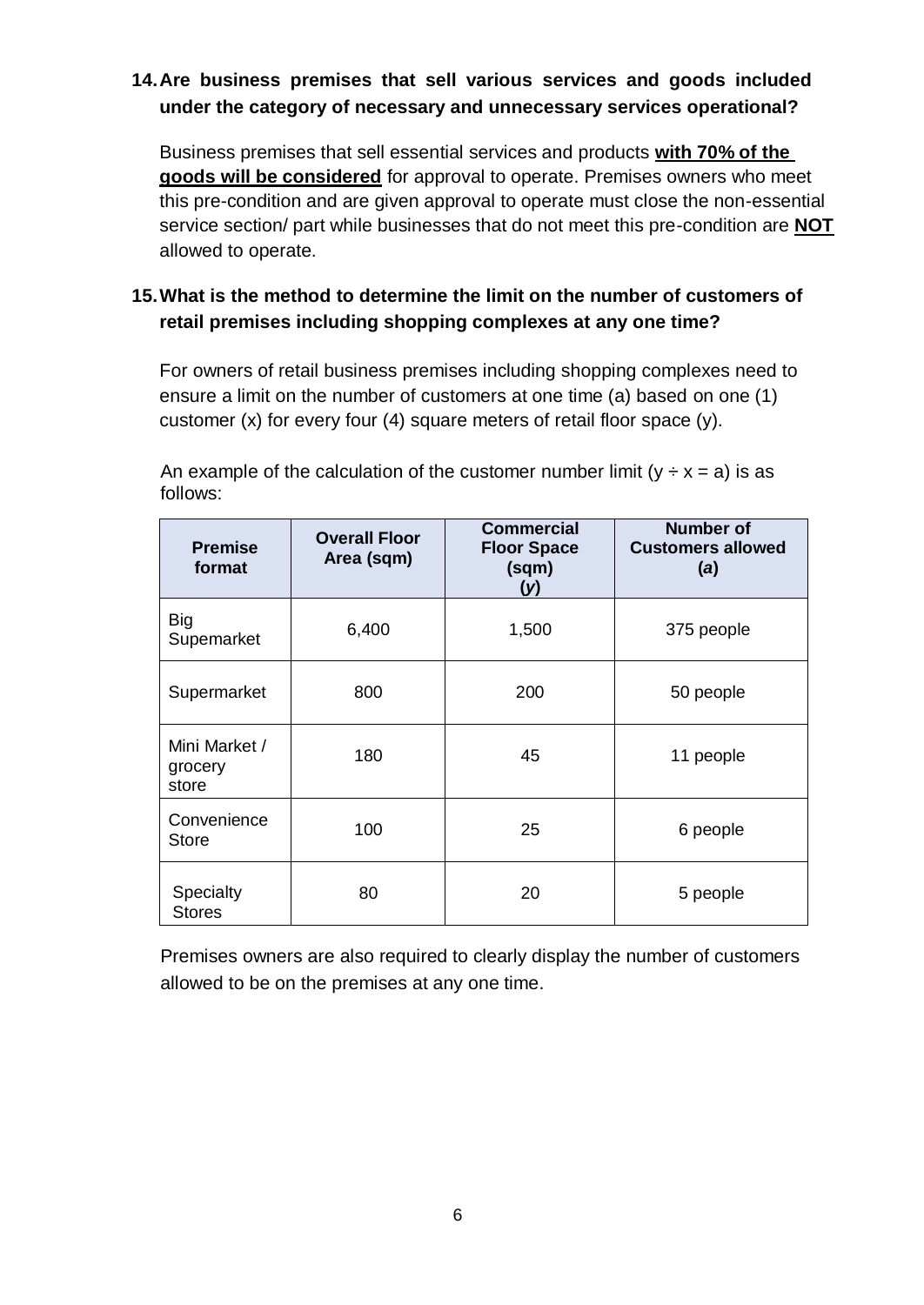# **16. Do shopping malls, hypermarkets, laundromats and eyewear stores need to provide a clerk at the entrances of the premises?**

**YES.** Shopping complexes, hypermarkets, self-service laundries and eyewear stores are required to provide at least one clerk at the entrances of the premises to ensure high SOP compliance.

# **17. What is the total capacity of employee attendance allowed during the MCO (Total Lockdown Phase One) period?**

The attendance capacity of employees is as in question No. 3 covers all levels of office management, operations and support.

# **18. What is the method to determine the attendance capacity of employees at the rate of 60% for premises with less than 10 employees?**

For owners of retail, wholesale and distribution business premises with ten (10) employees or less, it is necessary to ensure an employee attendance capacity of 60% as follows:

- **(i)** Premises with 9 or 8 employees only **five (5) employees are allowed;**
- **(ii)** Premises with 7 or 6 employees only **four (4) employees are allowed;**
- (iii) Premises with 5 or 4 employees only **three (3) employees are allowed**; and
- (iv) Premises with less than 3 employees are allowed with the capacity of employee attendance as usual or according to the prescribed duty rotation.

# **19. What if the retail premises are listed under the System Hotspots Identification for Dynamic Engagement (HIDE)?**

If listed in the HIDE System, retail premise owners need to implement intervention measures immediately by increasing control and monitoring compliance with existing SOPs more strictly.

If the premises do not implement the proper intervention measures and are still at risk as an infection area after the risk assessment is made by the District Health Office (PKD) then the premises will be ordered to be closed immediately by PKD.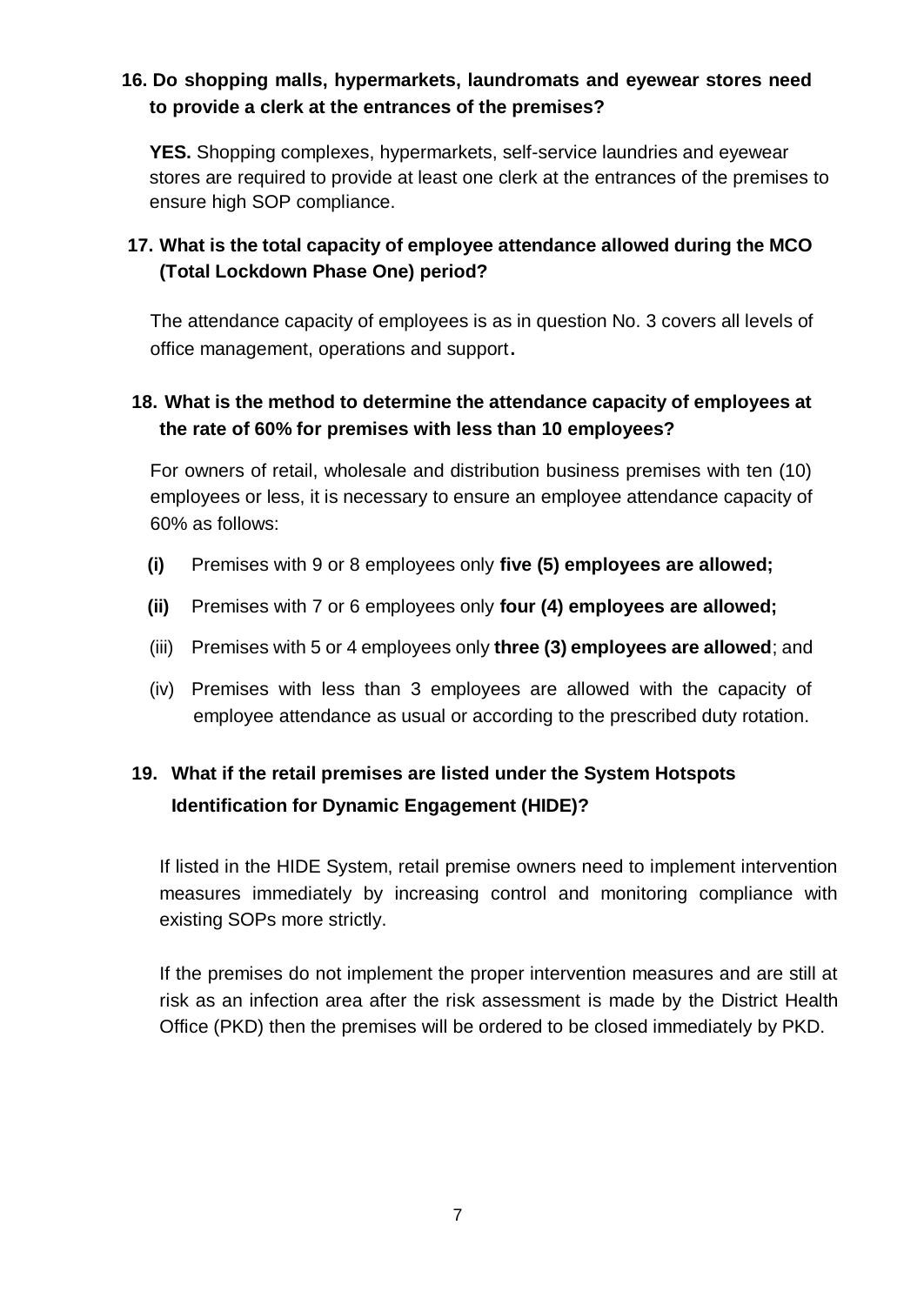# **20. How long will the retail premises listed under the Hotspots Identification for Dynamic Engagement (HIDE) System ordered to close by PKD be able to re -operate?**

Retail premises ordered to close by PKD may resume operations after a period of three (3) days or as per the period directed by PKD. During the closure period of the premises, sanitation measures and to improve compliance with SOPs must be implemented in accordance with the guidelines set by the Ministry of Health Malaysia (MOH).

# **21.Does the company need to obtain an operating permission letter to operate during the MCO (Total Lockdown Phase One) period?**

For information, the operating permit issued by the Ministry of International Trade and Industry (MITI) and KPDNHEP are revoked effective 1st June 2021. Therefore, all necessary services under the distribution trade sector need to obtain a new operating permit through the COVID system- 19 Intelligent Management System (CIMS) version 3.0.

# **22. Should a business categorized as a service be allowed to operate even if it has not yet obtained an operating permit?**

**YES.** However, companies still need to obtain new operating permission letters through the CIMS 3.0 system especially for cross -district and state purposes such as delivery of goods and work.

### **23. Can the renovation work of the business premises be continued?**

For ongoing renovations work must be **suspended**. If there are safety issues, the company needs to get permission from the Ministry of Works (KKR) and the Construction Industry Development Board of Malaysia (CIDB) for the renovation work to continue.

# **24. Is the maintenance/ repair work of essential equipment of the business premises under the list of necessary services feasible?**

Maintenance/ repair work of essential equipment of the business premises under the list of essential services is allowed to be carried out. However, the application for approval is operated by a maintenance contractor.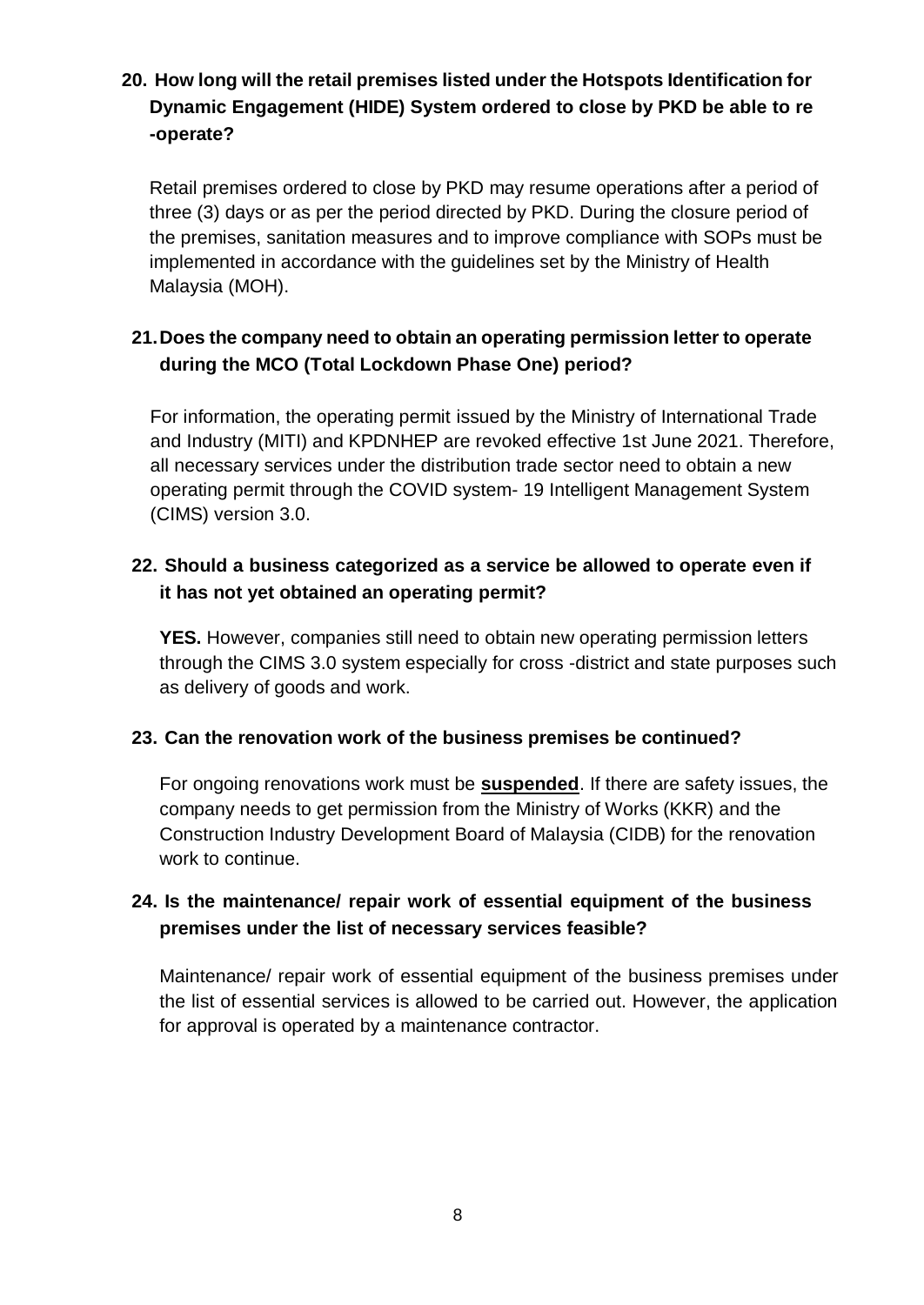### **25.Can the existing push cart / sales booth operate?**

**NOT** allowed to operate.

# **26. Can the company's headquarters and warehouses located in the MCO (Total Lockdown Phase One) area deliver goods to the premises in the EMCO area?**

**YES.** However, employees need to use an operating authorization letter through the CIMS 3.0 system for verification by the authorities.

# **27. Can the motor vehicle distribution sub-sector operate during the MCO (Total Lockdown Phase One) period?**

**NO**. Only vehicle, maintenance and spare parts workshops including tire and battery shops are allowed to operate. Companies are also encouraged to conduct appointments and business activities online.

### **28. Are customer service call centers allowed to operate?**

**YES.** Operations are subject to relevant SOP instructions.

# **29. Are third party service providers allowed to operate to assist operations and supply chain?**

Services that will have a direct impact on security and the supply of essential services are permitted to operate. Consumers as well as third party service providers need to take into account the relevant SOPs and not put their employees and customer employees at risk of getting an infection.

# **30. Are cleaning service companies in supermarket/ convenience store/ grocery store premises allowed to operate?**

**YES.** Operations are subject to relevant SOP instructions.

### **31. Are wholesalers subject to the Essential Services List?**

Wholesalers are allowed to operate for the essential service product category only. Wholesalers are one of the important stages of distribution trade. This is to ensure the delivery of goods and adequate stock at the retail level.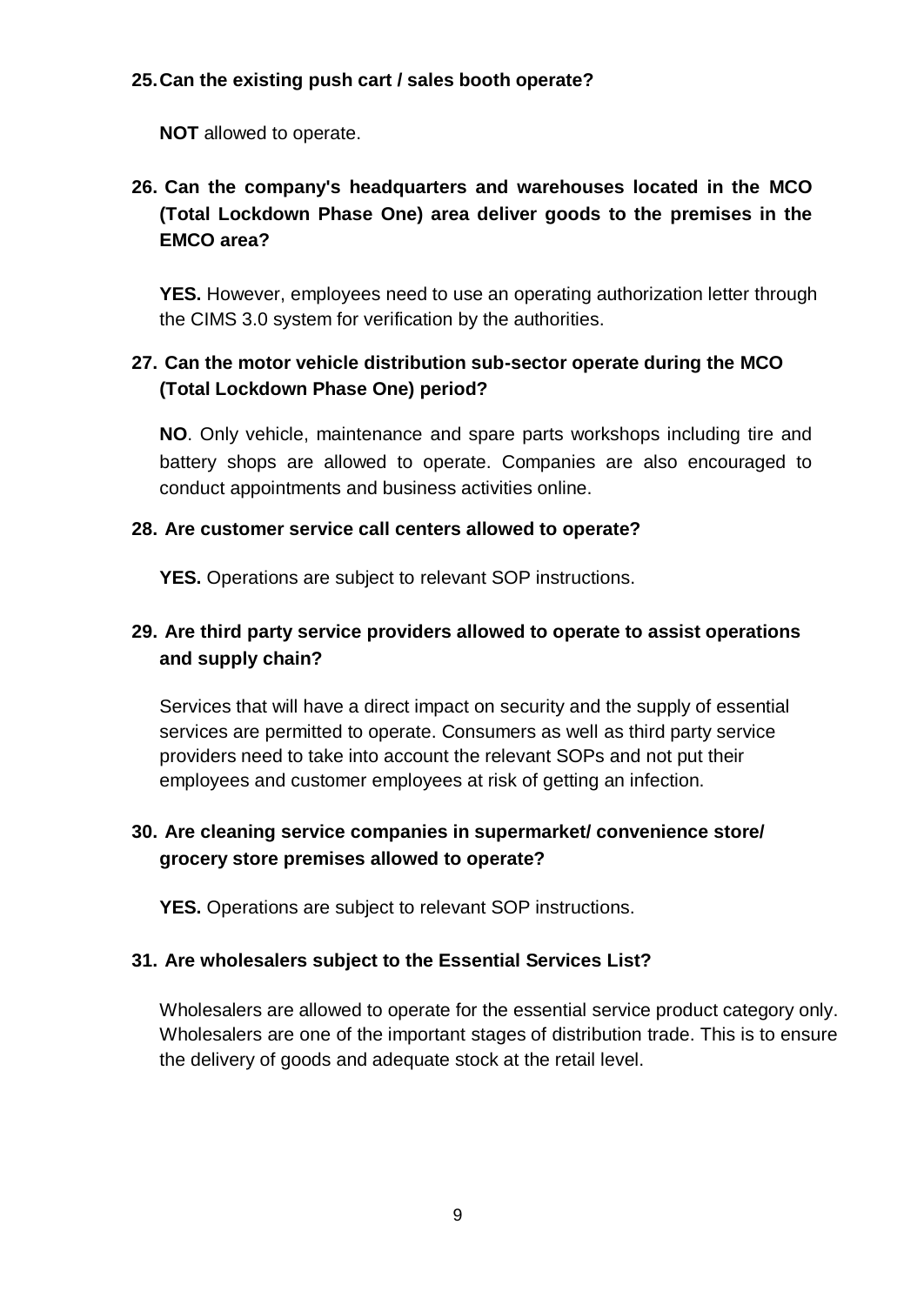# **32.Are all types of direct selling and franchise businesses allowed to operate?**

**NO.** Only direct sales businesses and franchises that sell services/ products under the definition of services should be allowed to operate.

# **33.What are the Standard Operating Procedure (SOP) that must be complied with by the premises of the distribution trade sector operating?**

The latest SOP for the Retail Sector can be downloaded from the website of the Ministry of Domestic Trade and Consumer Affairs (KPDNHEP) via the link [www.kpdnhep.gov.my](http://www.kpdnhep.gov.my/) and the National Security Council via the link [www.mkn.gov.my](http://www.mkn.gov.my/)

Companies operating in the distribution trade sector are constantly reminded to ensure strict compliance with SOPs on employees and customers by ensuring minimal, controlled operations and non-congested customers in their respective premises. Premises owners must ensure that the premises are marked with a distance of 1 meter for customers queuing while at the payment counter or outside the premises.

# **34.Will the Ministry of Domestic Trade and Consumer Affairs carry out enforcement on the distributive trade sector?**

KPDNHEP is one of the agencies that has been delegated power under the Prevention and Control of Infectious Diseases Act 1988 (Act 342) to enforce compliance with SOPs under the distributive trade sector.

The KPDNHEP Enforcement Division can take action against any distribution trade premises that violate the SOP of the Retail Sector, including compound action under Act 342.

# **35.What is the line that can be contacted if the company/ applicant has questions related to SOPs, distribution trade frequently asked questions and applications for permission to operate under the CIMS 3.0 system?**

The company can contact the Secretariat of Trade Distribution and Services Industry, KPDNHEP at 03-8882 6322 /03 8882 6587 or by email to [roa@kpdnhep.gov.my.](mailto:roa@kpdnhep.gov.my) The company/ applicant can also contact the State KPDNHEP office for inquiries related to SOPs, distribution trade frequently asked questions and applications for permission to operate through the CIMS 3.0 system at the following lines: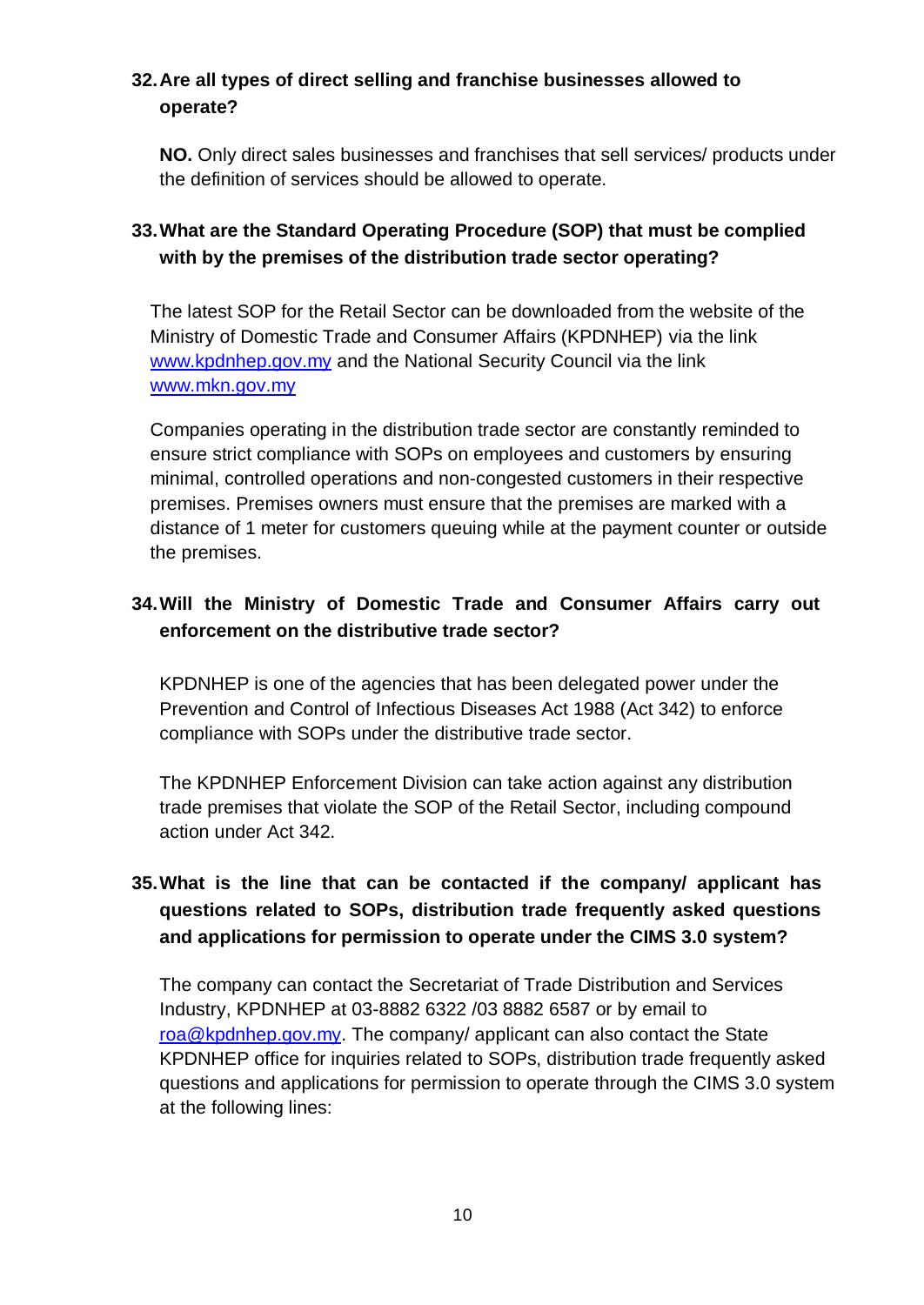| Bil. | <b>KPDNHEP Office</b> | <b>Hotline Number</b>        |
|------|-----------------------|------------------------------|
| 1.   | Putrajaya             | 03-8882 6088 / 03-8882 6245  |
| 2.   | Kuala Lumpur          | 03-4045 4680 / 011-1089 6781 |
| 3.   | Selangor              | 03-5514 4393 / 03-5514 4300  |
| 4.   | Negeri Sembilan       | 06-6016 570 / 06-6016 245    |
| 5.   | Melaka                | 06-2345 869 / 019-9969 418   |
| 6.   | Johor                 | 07-2272 811 / 019-4161 598   |
| 7.   | Terengganu            | 09-6204 173 / 09-6204 694    |
| 8.   | Pahang                | 09-5717 757                  |
| 9.   | Kelantan              | 09-7416 000 / 013-4832 300   |
| 10.  | Perlis                | 04-9795 000 / 010-3041 987   |
| 11.  | Kedah                 | 04-7001 730                  |
| 12.  | <b>Pulau Pinang</b>   | 04-3840 100 / 04-3840 408    |
| 13.  | Perak                 | 05-2414 611                  |